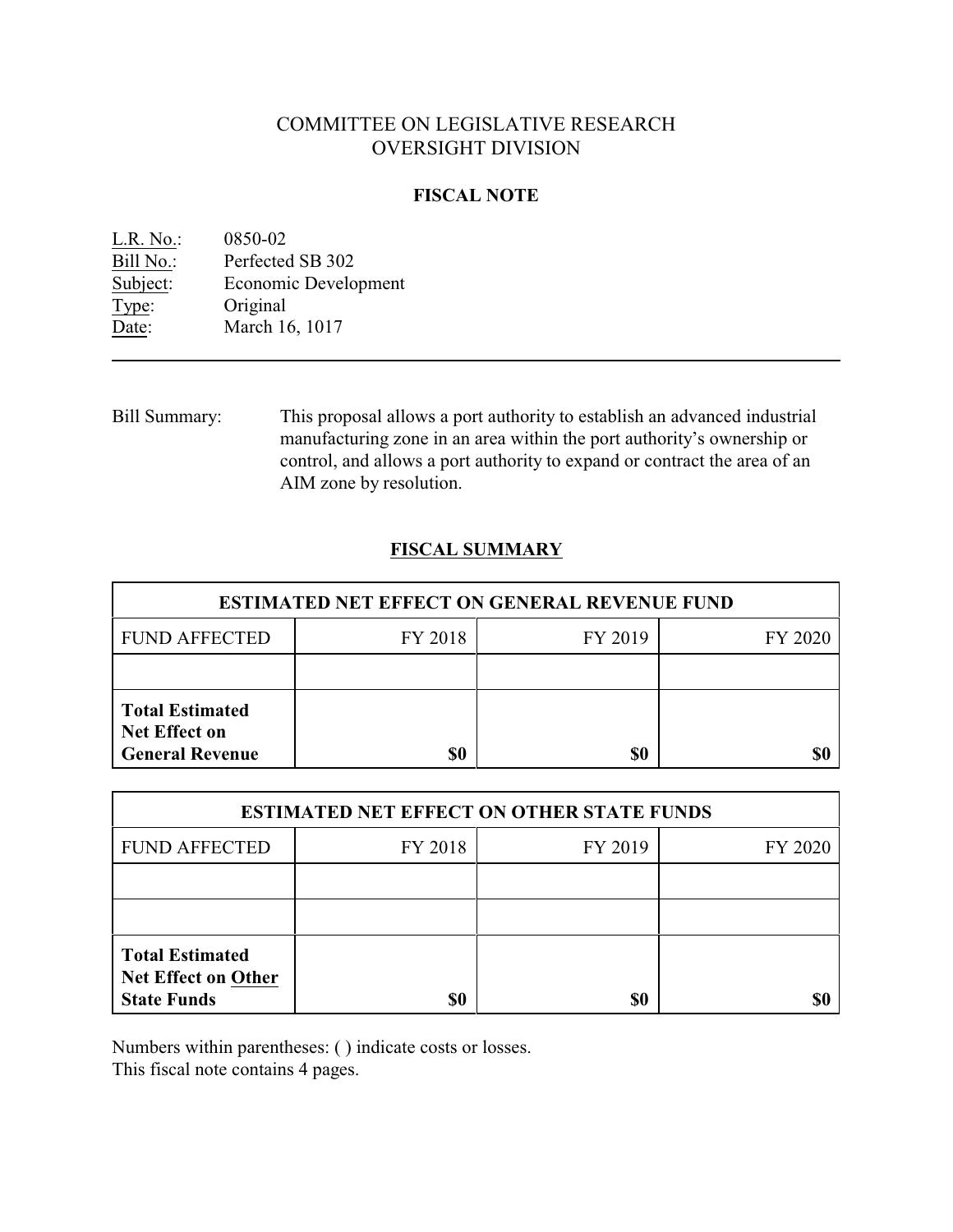L.R. No. 0850-02 Bill No. Perfected SB 302 Page 2 of 4 March 16, 1017

| <b>ESTIMATED NET EFFECT ON FEDERAL FUNDS</b>                        |         |         |         |  |
|---------------------------------------------------------------------|---------|---------|---------|--|
| <b>FUND AFFECTED</b>                                                | FY 2018 | FY 2019 | FY 2020 |  |
|                                                                     |         |         |         |  |
|                                                                     |         |         |         |  |
| <b>Total Estimated</b><br>Net Effect on All<br><b>Federal Funds</b> | \$0     | \$0     |         |  |

| <b>ESTIMATED NET EFFECT ON FULL TIME EQUIVALENT (FTE)</b>    |         |         |         |  |
|--------------------------------------------------------------|---------|---------|---------|--|
| <b>FUND AFFECTED</b>                                         | FY 2018 | FY 2019 | FY 2020 |  |
|                                                              |         |         |         |  |
|                                                              |         |         |         |  |
| <b>Total Estimated</b><br><b>Net Effect on</b><br><b>FTE</b> |         |         |         |  |

 $\Box$  Estimated Net Effect (expenditures or reduced revenues) expected to exceed \$100,000 in any of the three fiscal years after implementation of the act.

| <b>ESTIMATED NET EFFECT ON LOCAL FUNDS</b> |         |         |           |
|--------------------------------------------|---------|---------|-----------|
| FUND AFFECTED                              | FY 2018 | FY 2019 | - FY 2020 |
| Local Government                           | \$0     | \$0     |           |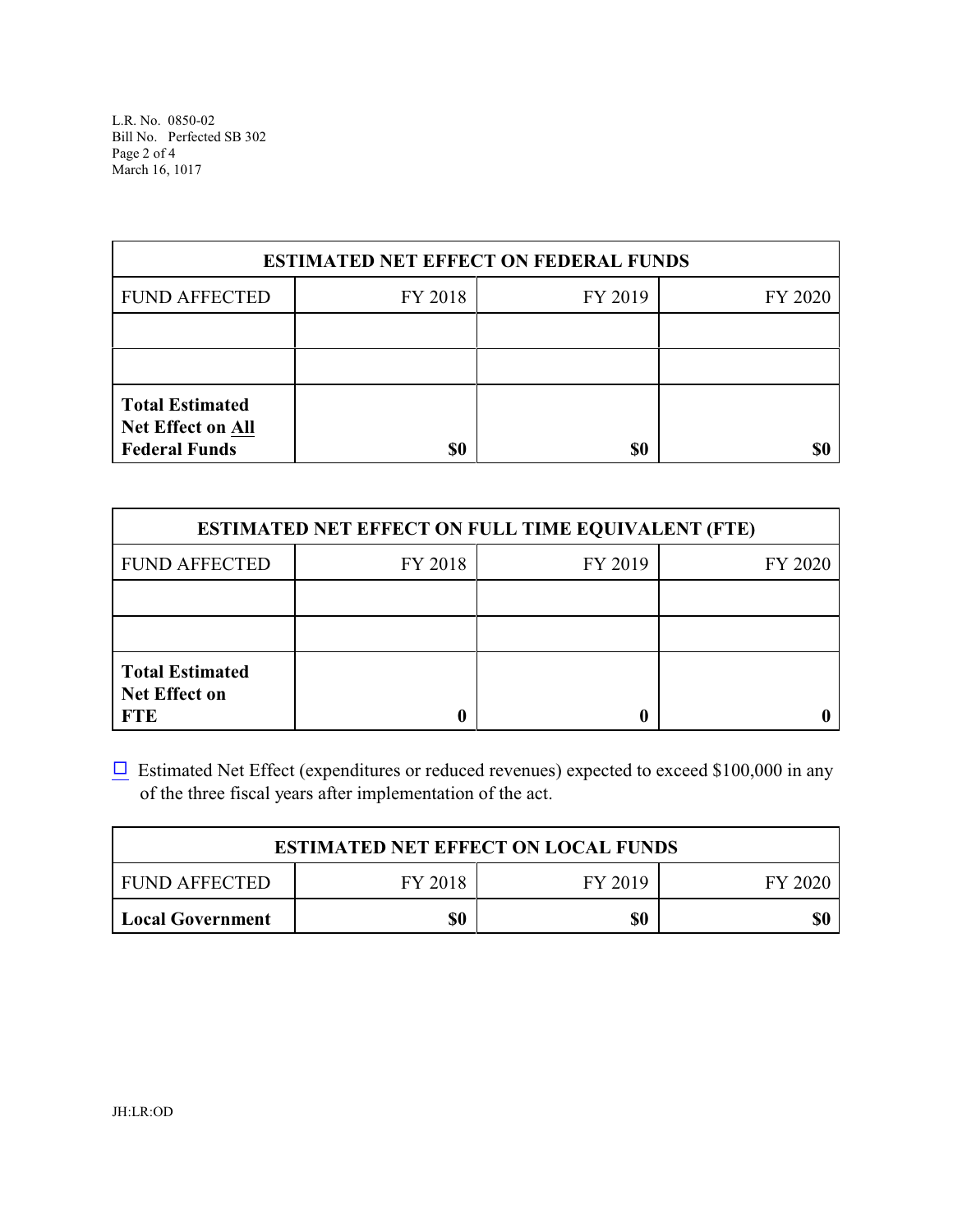L.R. No. 0850-02 Bill No. Perfected SB 302 Page 3 of 4 March 16, 1017

#### **FISCAL ANALYSIS**

#### ASSUMPTION

Officials at the **Department of Economic Development**, **Department of Revenue**, **Missouri Department of Transportation** and the **Office of the State Treasurer** each assume there is no fiscal impact from this proposal to their respective organizations.

**Oversight** notes the Advanced Industrial Manufacturing Zone Act (AIM) was enacted on August 28, 2016 (SB 861) and has no current participants. It established the Port Authority AIM Zone Fund that is to consist of 50% of the state withholding tax from new jobs within the zone after development or redevelopment plans. The money in the fund must be used for expenses to continue expanding, developing, and redeveloping zones identified by the port authority. Currently the Fund has not been set up, since there are no participants in the program.

**Oversight** notes this proposal defines "county average wage" and clarifies the port authority's jurisdiction. Oversight notes this proposal states that if the county average wage is above the statewide average wage then the statewide average wage is the wage used for determining eligibility. This county average wage definition is used when determining if employees that work less than fifty percent of the time in the facility are considered employees of the facility.

**Oversight** notes that this change could make it easier for new jobs to qualify for the fifty percent of state tax withholding being diverted from the state's General Revenue Fund (GR). However, since Oversight reflected a \$0 or (Unknown) loss of GR revenue in the fiscal note for SB 861 in 2016, and since there are currently no participants in the program, Oversight will not reflect a fiscal impact from the changes in this bill.

| FISCAL IMPACT - State Government | FY 2018<br>$(10 \text{ Mo.})$ | FY 2019    | FY 2020                       |
|----------------------------------|-------------------------------|------------|-------------------------------|
|                                  | $\underline{\underline{\$0}}$ | <u>\$0</u> | $\underline{\underline{\$0}}$ |
| FISCAL IMPACT - Local Government | FY 2018<br>$(10 \text{ Mo.})$ | FY 2019    | FY 2020                       |
|                                  | <u>\$0</u>                    | <u>\$0</u> | <u>\$0</u>                    |